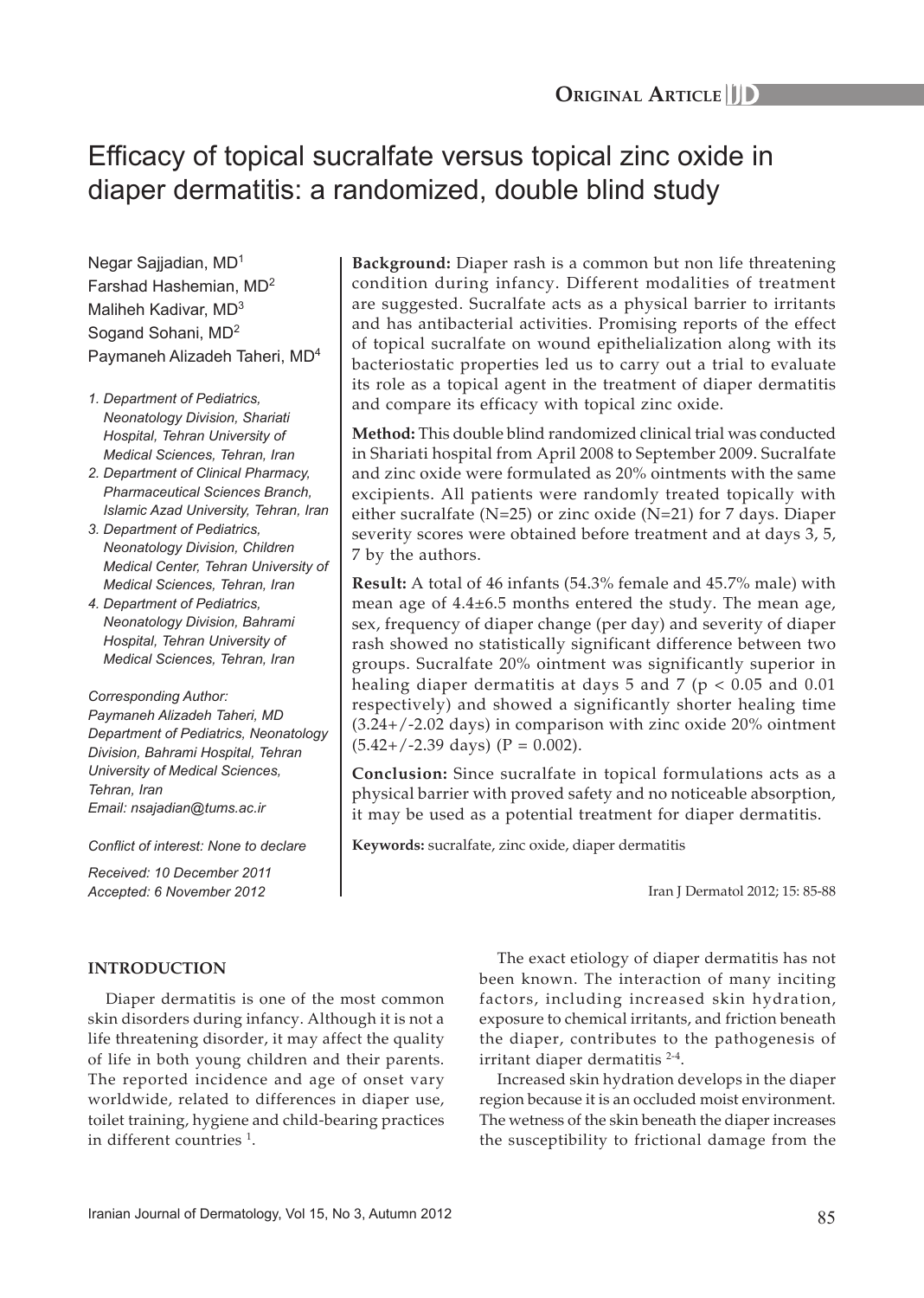diaper, which impairs the normal skin barrier function<sup>5</sup>.

The altered skin barrier then permits increased permeation of chemical irritants and microorganisms. The primary chemical irritants in the diaper area are derived from the synergistic action of urine and fecal bacteria that produce the enzyme urease, which interacts with urine to increase the pH level beneath the diaper <sup>6,7</sup>. Elevated pH levels activate fecal enzymes (protease and lipase) that directly irritate and damage the skin, causing an inflammatory skin eruption 7. Once the skin beneath the diaper is inflamed, microorganisms (mainly Candida albicans) are able to invade and colonize, often worsening the severity of the diaper dermatitis.

Clinical manifestations of irritant diaper dermatitis range from asymptomatic erythema to painful scaling papules and superficial erosions. Irritant diaper dermatitis typically occurs on convex skin surfaces that are in direct contact with the diaper <sup>8</sup>. These locations include the buttocks, lower abdomen, genitalia, and upper thighs. The skin folds (areas not in direct contact with the diaper) are classically spared  $^1$ .

The most effective way to treat irritant diaper dermatitis is to eliminate direct skin contact with urine and feces (e.g. by discontinuing or limiting the use of diapers). Different modalities of treatment are suggested like topical corticosteroid, zinc oxide and topical antifungal preparations <sup>9</sup>.

Sucralfate is a synthetic, water insoluble, sulfated disaccharide conjugated with Aluminum salt. It was developed in the early 1980s as an orally effective mucoprotective agent for the treatment of gastric and duodenal ulcers <sup>10</sup>. It also acts as a physical barrier to irritants and has antibacterial activities<sup>11</sup>.

The drug adheres to the epithetical proteins at the ulcer site. This then forms a protective coating against the environment. Sucralfate increases both epidermal growth factor and basic fibroblast growth factor concentrate in the wound <sup>12</sup>.

After the initial work with topical sucralfate in the management of resistant peristomal and perineal excoriations, various investigators tried this drug in stomatitis, healing of decubitus ulcer, and second and third degree burns 13,14. Topical application of sucralfate has been reported to be useful in the management of severe or recalcitrant

irritant diaper dermatitis<sup>15</sup>. The only common side effect was the constipation. However, a patient with aluminum toxicity was also reported.

Promising reports of the effect of topical sucralfate on wound epithelialization along with its bacteriostatic properties  $2,3$  led us to carry out a trial to evaluate its role as a topical agent in the treatment of diaper dermatitis and compare its efficacy with topical zinc oxide in diaper dermatitis.

## **Patients and Methods**

This was a double blind randomized clinical trial. The study population consisted of 46 inpatient infants who were admitted to Shariati hospital from April 2008 to September 2009.

Sucralfate and zinc oxide were formulated as 20% ointments with the same excipients and after passing all needed tests such as stability, pH, homogeneity and microbial tests, two formulations were coded and dispensed for use. Informed consent was obtained from the parents as ordered by the ethics committee.

All patients were randomly treated topically with either sucralfate ( $N=25$ ) or zinc oxide ( $N=21$ ) for 7 days. Diaper severity scores <sup>6</sup> were obtained before treatment and at days 3, 5, 7 by the authors.

The exclusion criteria were secondary infectious dermatitis, use of any injectable or oral steroid, any previous sensitivity to zinc oxide, any topical usage in the previous 2 weeks and a history of atopic dermatitis, candidiasis or seborrheic dermatitis. Patients' demographic data such as age, sex, weight, frequency of diaper change and severity of diaper rash were recorded.

Continuous variables were reported as mean and standard deviation while between-gender comparisons of continuous variables were performed using independent sample *t*-test. For comparison of sucralfate efficacy in treatment of diaper rash, we use non parametric Wilcoxon signed rank test. Data analysis was done with SPSS version 16 and a p-value < 0.05 was considered statistically significant.

## **Results**

A total of 46 infants entered the study with a mean age of 4.4±6.5 months. About 54.3% of them were female and 45.7% were male.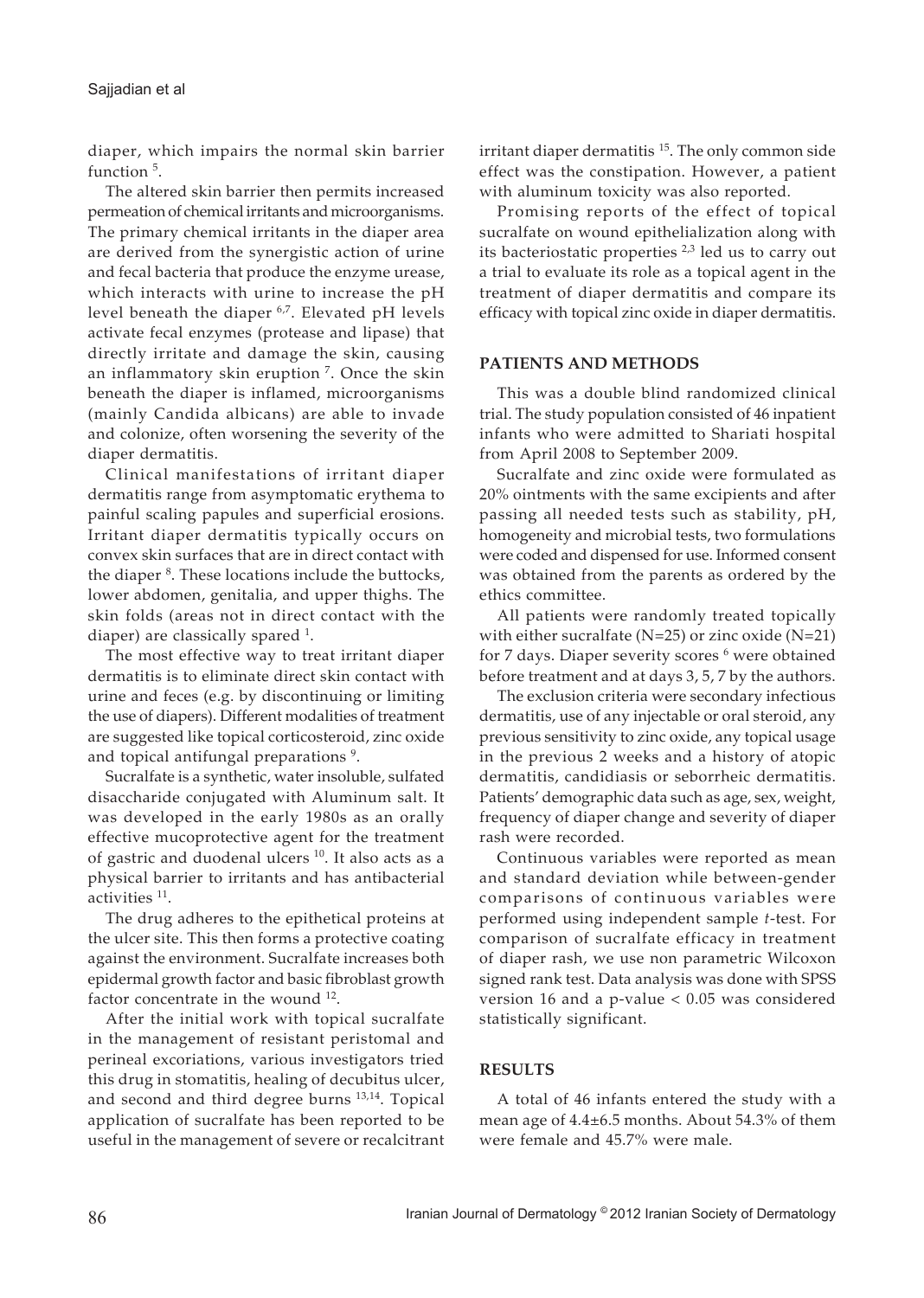Age, sex, mother' s education level, family income and frequency of diaper change showed no significant correlation with diaper rash. The mean age, sex, frequency of diaper change (per day) and severity of diaper rash showed no statistically significant difference between the two groups.

After termination of the study and decoding, it was found that there were significant differences in diaper rash severity after treatment at days 3, 5, 7 in the sucralfate group (P < 0.001). There was no significant difference in diaper rash severity after zinc oxide application at days  $3, 5, 7$  (P value = 0.81, 0.72, and 0.86, respectively).

It was concluded that sucralfate 20% ointment was significantly superior in healing diaper dermatitis at days 5 and 7 ( $P < 0.05$  and 0.01, respectively) in comparison with zinc oxide 20% ointment. This superiority was not observed in day  $3$  (P value = 0.72). Also, complete healing was seen after 3.24  $\pm$  2.02 days in the sucralfate and 5.42  $\pm$ 2.39 days in the zinc oxide group, indicating a significant shorter healing time in the former ( $P$  value = 0.002). Tolerability was excellent in both groups and no adverse effect was reported in either group.

### **Discussion**

Diaper rash is a common but non-life threatening condition during infancy and so an effective and short course therapy with few side effects is an ideal goal.

Zinc oxide is categorized and approved for the treatment of diaper rash and is the most common ingredient in over-the-counter diaper rash products. Zinc oxide also enhances the healing of the skin and has been used as a barrier cream <sup>4</sup>. Sucralfate is a cytoprotective agent, an oral gastrointestinal medication primarily indicated for the treatment of active duodenal ulcer, gastroesophageal reflux and stress ulcer.

Sucralfate, a common anti ulcer medication, is a basic salt of sucrose octasulfate. It has been shown to act as a mechanical barrier because of the strong electrostatic interaction of the drug with proteins at the ulcer site.

It also has an antibacterial activity and is structurally similar to heparin with antigenic properties. All three of these actions would account for its healing action in erosive dermatitis. Vaginal ulceration has previously been treated successfully

with vaginal douches of 10% sucralfate suspension twice daily <sup>2</sup>. Sucralfate, prepared as either a powder or as an emollient and applied every 4 to 6 hours, has been used to manage resistant peristomal and perineal excoriation <sup>3</sup>. More recently, a sucralfate suspension was used successfully in the treatment of oral and genital ulceration of Behcet disease 16.

The present study showed that topical sucralfate 20% could cure diaper dermatitis in a short period in comparison with zinc oxide which has been used for the treatment of this problem for a long time.

In a study performed by Banati, it was shown that sucralfate promoted rapid epithelialization of second degree burns with minimal side effects and therefore, it was suggested as an effective topical agent in burn care <sup>13</sup>.

Tumino evaluated the efficacy, safety and tolerability of topical sucralfate in healing chronic venous leg ulcers in 50 patients by a doubleblind, placebo-controlled, randomized study. A significant improvement was achieved in the sucralfate treated patient group with regard to local tissue inflammation as well as pain, burning sensation, and the ulcer size and it was concluded that sucralfate was an effective therapy for chronic venous ulcers  $17$ .

Lyon investigated the effectiveness of topical sucralfate in the management of periostomal dermatose in adults using an open study design. Topical sucralfate represented a safe, inexpensive and effective therapeutic intervention, particularly for those patients with high output or short stomas. In eight out of nine patients with fecal or urine erosion, daily topical sucralfate treatment was associated with healing within 4 weeks  $^{18}$ .

In a double-blind, randomized controlled study, Gupta et al compared topical application of sucralfate and placebo. At 6-week follow-up, complete wound healing was achieved in 37 patients (95%) in the sucralfate group and 27 patients (73%) in the placebo group. The placebo ointment contained petroleum jelly ( $P = 0.009$ ). The results of this study add support to the evidence that topical sucralfate is a safe and effective method for promoting healing and for providing analgesia during wound treatment. Patients who undergo anal fistulotomy can benefit from the use of topical application of sucralfate 19.

Iraji specifically compared the efficacy of topical sucralfate 4% versus topical hydrocortisone cream